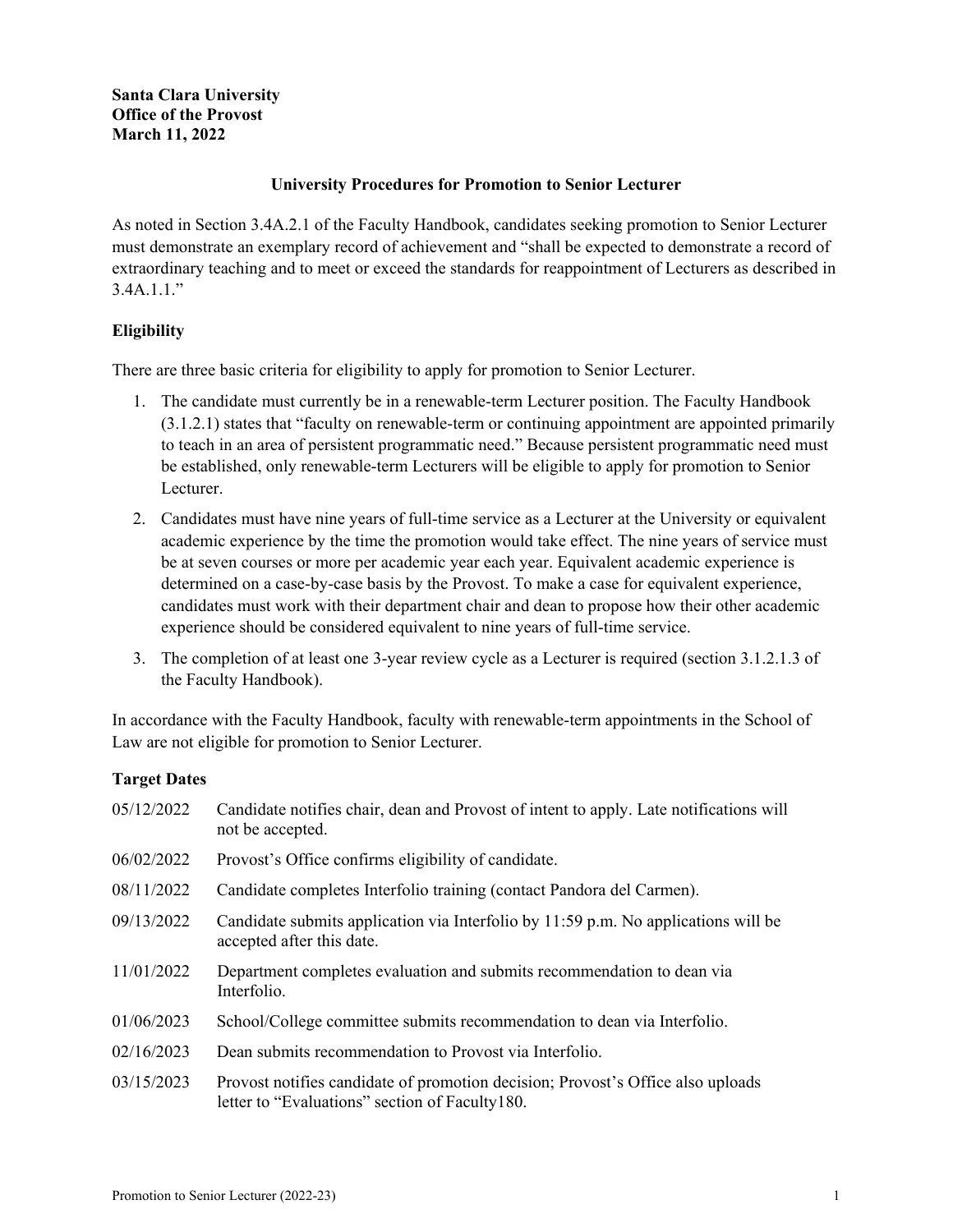# **For the Candidate**

Candidates should carefully review the description of Senior Lecturer in Section 3.1.2.1.3 and the Policies and Procedures for Reappointment and Promotion of Non-Tenure-Track Faculty in Section 3.4A of the Faculty Handbook.

Candidates must notify their department chair, dean and Provost of their intent to apply for promotion by the deadline listed above. Notification must be in writing and may be done via email.

Candidates must provide application materials in Faculty180 by the deadline listed above. Candidates must complete training in Interfolio at least one month prior to submitting promotion materials.

The application should include supporting documentation from the past six years that will provide evidence of an exemplary record of achievement, including a record of extraordinary teaching. The application must include the following materials (in the Faculty180 categories noted):

| <b>Document</b>                                                | <b>Faculty180 Location</b>                                                                                                                                                                                                                                                                                                                                                                                                                                              |  |  |
|----------------------------------------------------------------|-------------------------------------------------------------------------------------------------------------------------------------------------------------------------------------------------------------------------------------------------------------------------------------------------------------------------------------------------------------------------------------------------------------------------------------------------------------------------|--|--|
| <b>Teaching</b>                                                |                                                                                                                                                                                                                                                                                                                                                                                                                                                                         |  |  |
| Syllabi and selected course<br>materials for the 6-year period | Teaching: add chosen materials for each course (syllabi,<br>course evaluations, selected assignments, exams, etc.)                                                                                                                                                                                                                                                                                                                                                      |  |  |
| Peer teaching observations                                     | Teaching: add to course section that was observed                                                                                                                                                                                                                                                                                                                                                                                                                       |  |  |
| • Other evidence of teaching                                   | Other Teaching (evidence of curricular development,<br>contributions to the learning environment, teaching awards<br>or honors). If most of a candidate's teaching is done outside of<br>the traditional classroom, that candidate should provide<br>additional evidence such as narrative evaluations from the<br>students being taught/mentored outside the classroom.)<br>Mentoring (including of student research)<br>v.<br>Advising (indicate load, level, period) |  |  |
|                                                                |                                                                                                                                                                                                                                                                                                                                                                                                                                                                         |  |  |
| <b>Professional Activity</b>                                   |                                                                                                                                                                                                                                                                                                                                                                                                                                                                         |  |  |
| <b>Professional Activity</b>                                   | Scholarly Contributions and Creative Productions<br>Scholarly Plans (for publication/creative production)<br>Other Professional Activity (conference attendance and<br>presentations, professional practice, awards or honors)                                                                                                                                                                                                                                          |  |  |
|                                                                | Professional Development (short courses, workshops,<br><b>V</b><br>conferences designed to bring faculty up-to-date in their<br>discipline or to advance pedagogical development)                                                                                                                                                                                                                                                                                       |  |  |
|                                                                | Grants - External (use if you have received grants)<br><b>V</b><br>Grants - Internal (use if you have received grants)                                                                                                                                                                                                                                                                                                                                                  |  |  |
| <b>Service</b>                                                 |                                                                                                                                                                                                                                                                                                                                                                                                                                                                         |  |  |
| Evidence of Service<br>Contributions                           | University, School, or Department Service<br>▼<br>Major Professional Service<br>Major Community Service<br><b>Administrative Service</b>                                                                                                                                                                                                                                                                                                                                |  |  |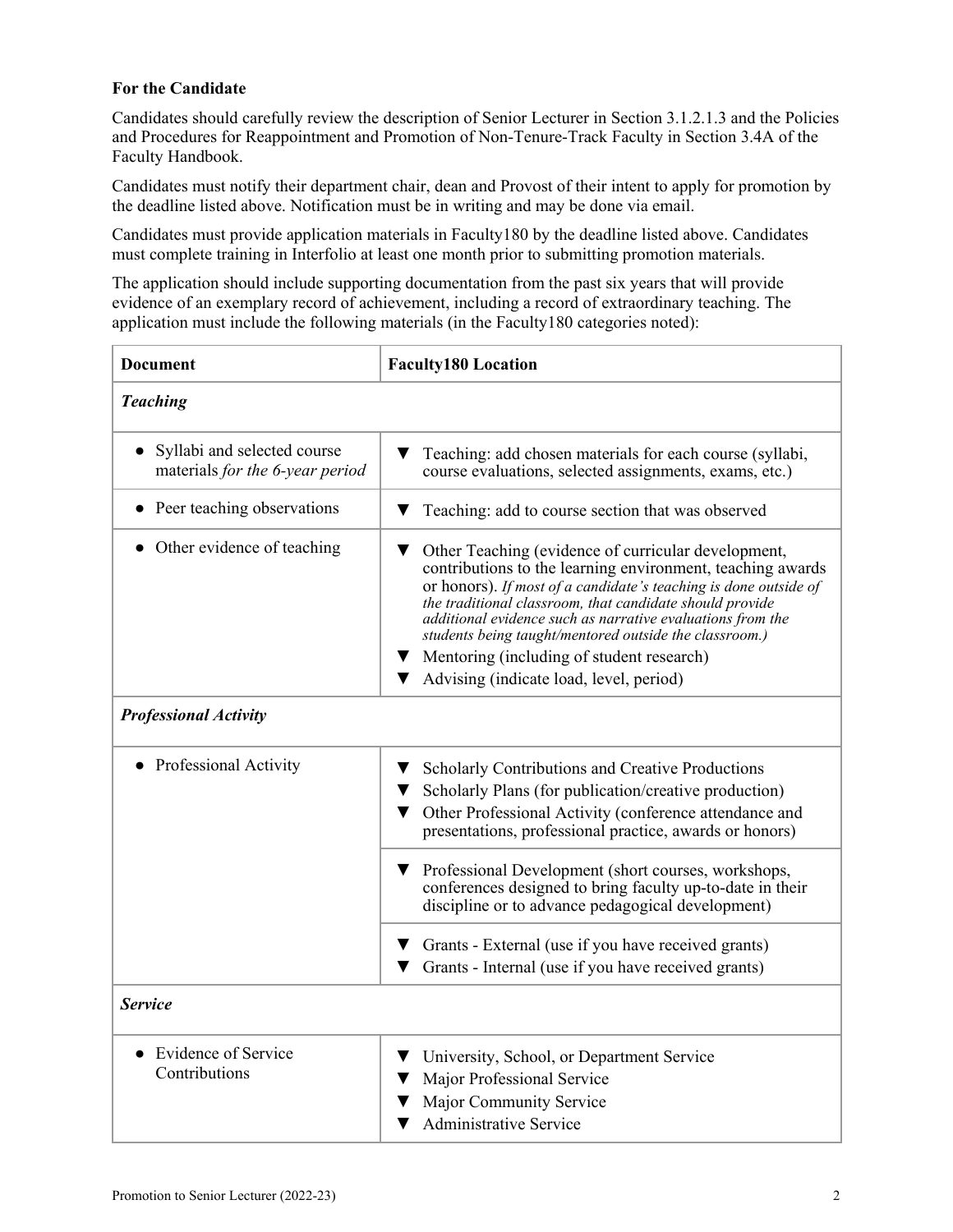| <b>Document</b>                                          | <b>Faculty180 Location</b>                                                                                                                                                                                                                                                                                                                                                                                                                                              |  |  |
|----------------------------------------------------------|-------------------------------------------------------------------------------------------------------------------------------------------------------------------------------------------------------------------------------------------------------------------------------------------------------------------------------------------------------------------------------------------------------------------------------------------------------------------------|--|--|
| <b>Additional Documents</b>                              |                                                                                                                                                                                                                                                                                                                                                                                                                                                                         |  |  |
| Annual/departmental<br>evaluations and FARs              | Historical FARs (include both your FAR reports and the<br>evaluation letters you received in response)                                                                                                                                                                                                                                                                                                                                                                  |  |  |
| • Provost SET Analysis                                   | The Provost's Office will upload a Summary SET Analysis<br>(Student Evaluation of Teaching) reflecting courses taught<br>at SCU over the past six years. The document will be<br>uploaded before the candidate's deadline so that the<br>candidate can view the report. If the six-year period<br>includes the initial COVID terms of Winter 2020, Spring<br>2020 or Summer 2020, these SET results will not appear in<br>the Provost's SET Analysis for any candidate. |  |  |
| <b>Optional Candidate SET</b><br>Summary for COVID terms | Other Teaching. If the candidate opts to include their SET<br>reports for courses in the initial COVID terms of Winter<br>2020, Spring 2020 or Summer 2020, and if they would like<br>to supplement the Provost SET Analysis with a similar<br>spreadsheet including SET results for the initial COVID<br>terms, the spreadsheet may be uploaded here.                                                                                                                  |  |  |

The dean may specify additional materials to be provided by the candidate in College- or School-specific protocols. For example, the College of Arts and Sciences requires all narrative evaluations.

The Leavey School of Business requires the inclusion of the Faculty Qualification category; there is an activity category in Faculty180 for this entry.

A personal statement may be submitted but is not required. Letters from external reviewers are not allowed as part of the file unless approved in advance by the dean.

Candidates may not add or remove any application materials after the deadline.

The dean will notify the candidate in writing and through Interfolio if the departmental recommendation is positive or negative.

If the departmental recommendation is positive, the candidate's application then moves to the College or School Committee for Promotion to Senior Lecturer, then to the Dean and, finally, to the Provost for consideration. The Provost will notify the candidate in writing and through Interfolio of the final decision.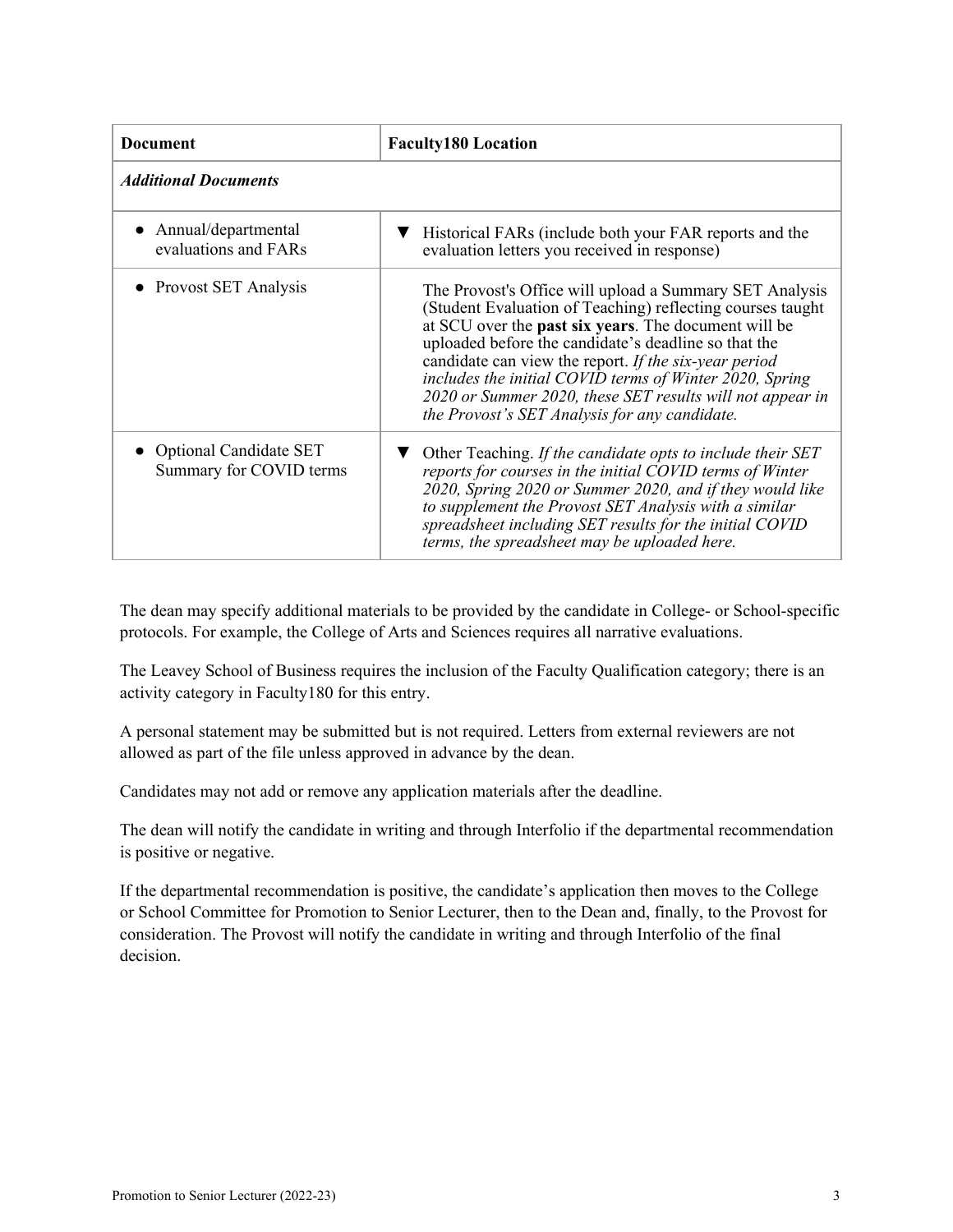## **For the Department and Chair**

All tenured faculty and Senior Lecturers are eligible to participate in the review of applications. Faculty on leave may choose either to be excused or to participate in the promotion process. A faculty member who asks to be excused may not participate in any part of the process.

With the approval of the dean, faculty in a large department who are eligible to participate may elect a committee of eligible faculty to conduct the review on behalf of the whole department. If such a committee is to be elected, approval of the dean should be requested within a week of the notification deadline.

For candidates who also have an assignment or a joint appointment in a non-academic program, the department chair shall request and obtain an especially thorough evaluation of the candidate's performance in that non-academic role from the director of the non-academic program. This evaluation shall be added to the documents submitted by the candidate and shall be reviewed by the department.

Before reviewing applications for promotion to Senior Lecturer, all department members participating in the review should carefully review the description of Senior Lecturer in Section 3.1.2.1.3 and the Policies and Procedures for Reappointment and Promotion of Non-Tenure-Track Faculty in Section 3.4A of the Faculty Handbook.

The department or committee must meet to discuss the strengths and weaknesses of the candidate and to conduct a confidential ballot on the promotion of the candidate. A majority must be present to conduct the meeting. A faculty member must attend the meeting to vote. The ballot must indicate "highly recommend," "recommend," or "do not recommend" promotion. A form in Interfolio must be completed that includes: 1) the overall recommendation of the department; 2) the tally of the confidential ballot without attribution; and 3) a report on the meeting with a summary of major points raised in the discussion, with a signature page (this report can be uploaded).

The chair will submit all materials through Interfolio by the deadline listed above.

If the recommendation of the department is positive, the dean, on behalf of the chair, will convey that recommendation along with the report to the Committee on Promotion to Senior Lecturer which has been elected by eligible faculty in the college or school.

The dean will notify the candidate if the recommendation is positive or negative through Interfolio within a week. If the decision is negative, the process will stop.

## **For the Promotion to Senior Lecturer Committee**

This committee shall be different from the college or school Rank and Tenure Committee. When possible, each committee shall consist of five members, with the majority being Senior Lecturers and at least one tenured faculty member. If there are fewer than three Senior Lecturers in the college or school eligible to serve, the committee shall consist of the three tenured faculty members and two, one or no Senior Lecturers.

Before reviewing applications, the college or school Committee on Promotion to Senior Lecturer should carefully review the description of Senior Lecturer in Section 3.1.2.1.3 and the Policies and Procedures for Reappointment and Promotion of Non-Tenure-Track Faculty in Section 3.4A of the Faculty Handbook.

The committee shall thoroughly review all aspects of the candidate's application and the report of the